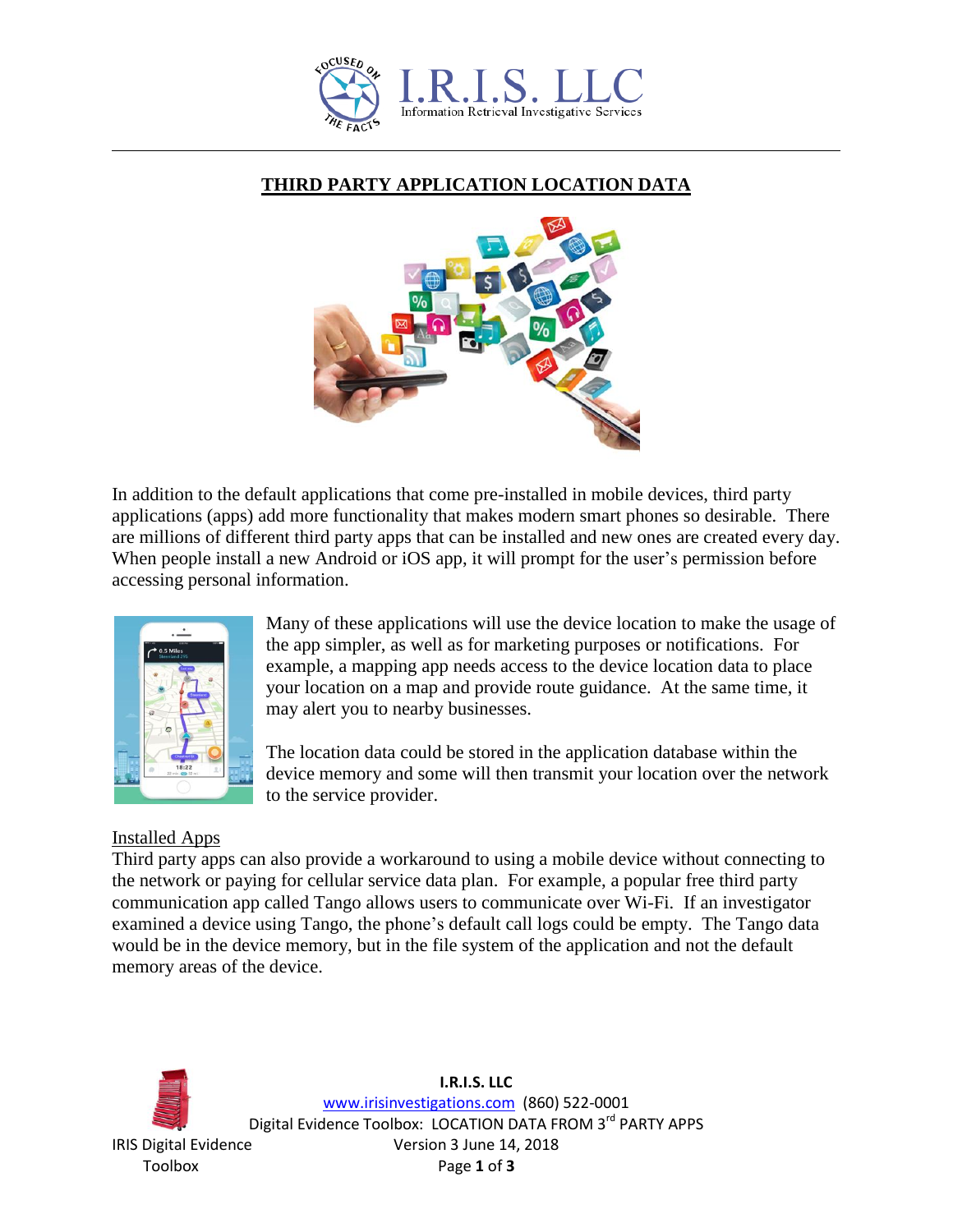

### Where Are the Juicy Texts?

When you have a case where texting is suspected, yet the call detail and cell extraction records don't seem to show the juicy text messages it is likely a  $3<sup>rd</sup>$  party application was used.

| <b>Messages</b>          | Crush                                                       | Edit                  |
|--------------------------|-------------------------------------------------------------|-----------------------|
| I think I like this girl |                                                             |                       |
|                          |                                                             | Really? Who?          |
| you.                     | Uhhhm, she kinda looks like                                 |                       |
| martin di marti          |                                                             | Aww is it me? $($ < 3 |
| No, your sister.         |                                                             |                       |
|                          |                                                             |                       |
|                          | <b>LR.LS.LLC</b><br>insinvestigations.com<br>(860) 522-0001 |                       |

Check for installed applications as a part of every investigation as this data may not be recognized by the forensic tool and will need to be manually extracted or carved and decoded before it can be analyzed.

#### Background Application Usage

Some apps prompt the user to allow location data even when the application is not being used. In this example, allowing access would enable the AccuWeather app to determine the user's location even when the app is not actively in use for updates and severe weather alerts.

For more information about application data see I.R.I.S. LLC Digital Evidence Toolbox – Mobile Device Forensics drawer.

| Allow "AccuWeather" to                 |  |  |
|----------------------------------------|--|--|
| access your location even              |  |  |
| when you are not using the             |  |  |
| app?                                   |  |  |
| By allowing background location        |  |  |
| access, we can alert you to severe     |  |  |
| weather in your area, provide critical |  |  |
| updates, make the app launch faster,   |  |  |
| and more!                              |  |  |
|                                        |  |  |
|                                        |  |  |

Don't Allow

Allow